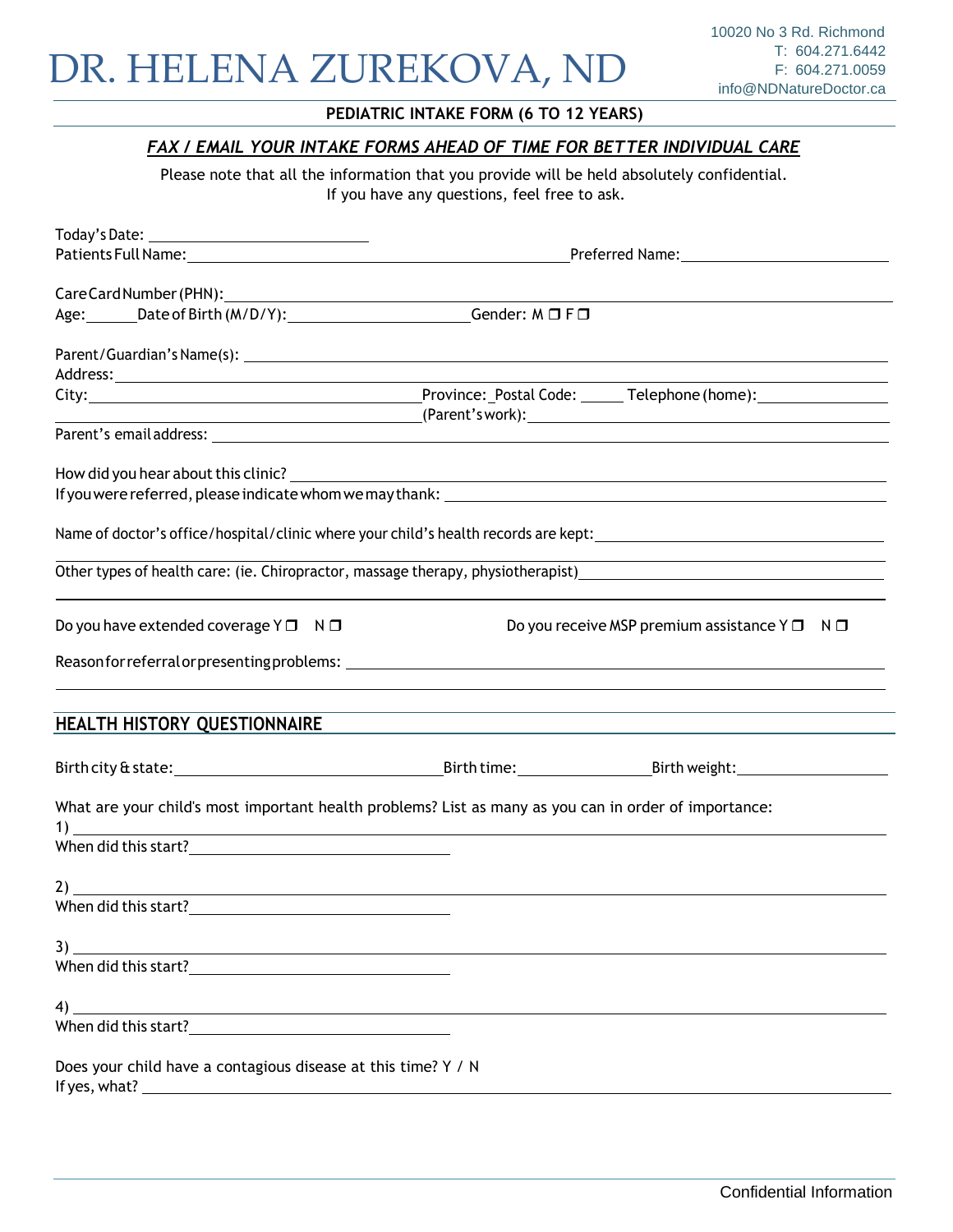|        |                                                                                    |                                                   |                                                                                                    |        |                                         |             | 11110@NDNatureDoctor.c                             |  |  |  |
|--------|------------------------------------------------------------------------------------|---------------------------------------------------|----------------------------------------------------------------------------------------------------|--------|-----------------------------------------|-------------|----------------------------------------------------|--|--|--|
|        | <b>FAMILY HISTORY</b>                                                              |                                                   |                                                                                                    |        |                                         |             |                                                    |  |  |  |
| □      | Heart disease                                                                      | $\Box$                                            | <b>Diabetes</b>                                                                                    | $\Box$ | <b>Birth defects</b>                    | $\Box$      | Hypertension                                       |  |  |  |
| ◘      | Arthritis                                                                          | $\Box$                                            | Tuberculosis                                                                                       | $\Box$ | Cancer                                  | $\Box$      | Allergies                                          |  |  |  |
| □      | Asthma                                                                             | $\Box$                                            | Mental illness                                                                                     | $\Box$ | Osteoporosis                            | $\Box$      |                                                    |  |  |  |
|        | <b>PAST MEDICAL HISTORY</b>                                                        |                                                   |                                                                                                    |        |                                         |             |                                                    |  |  |  |
| $\Box$ | Chicken pox                                                                        | 0.                                                | Scarlet fever                                                                                      |        |                                         |             |                                                    |  |  |  |
| $\Box$ | Measles                                                                            | $\Box$                                            | Pneumonia                                                                                          |        |                                         |             |                                                    |  |  |  |
| □      | Mumps                                                                              | $\Box$                                            | Frequent colds                                                                                     |        |                                         |             |                                                    |  |  |  |
| □      | Rubella                                                                            | Rheumatic fever<br>$\Box$ Other: $\Box$<br>$\Box$ |                                                                                                    |        |                                         |             |                                                    |  |  |  |
|        | Has your child ever had any of the following? How long ago? What were the results? |                                                   |                                                                                                    |        |                                         |             |                                                    |  |  |  |
|        |                                                                                    |                                                   |                                                                                                    |        |                                         |             |                                                    |  |  |  |
|        |                                                                                    |                                                   |                                                                                                    |        |                                         |             |                                                    |  |  |  |
|        |                                                                                    |                                                   |                                                                                                    |        |                                         |             |                                                    |  |  |  |
|        |                                                                                    |                                                   |                                                                                                    |        |                                         |             |                                                    |  |  |  |
|        |                                                                                    |                                                   |                                                                                                    |        |                                         |             | Injuries/surgeries/hospitalizations (please list): |  |  |  |
|        |                                                                                    |                                                   |                                                                                                    |        |                                         |             |                                                    |  |  |  |
|        | <b>IMMUNIZATIONS</b>                                                               |                                                   |                                                                                                    |        |                                         |             |                                                    |  |  |  |
|        |                                                                                    |                                                   |                                                                                                    |        | U - Up to Date P - Partial N - Not done |             |                                                    |  |  |  |
|        | Pre-School<br><b>HBV</b>                                                           |                                                   | (Hepatitis B)                                                                                      |        |                                         |             | HAV (Hepatitis A)                                  |  |  |  |
|        |                                                                                    |                                                   | Hib (Hemophilus influenza type B)                                                                  |        |                                         | IPV (Polio) |                                                    |  |  |  |
|        |                                                                                    |                                                   | Varicella (chicken pox)                                                                            |        |                                         |             | DTaP (Diphtheria, Tetanus, Pertussis)              |  |  |  |
|        |                                                                                    |                                                   | MMR (Measles, Mumps, Rubella)                                                                      |        |                                         |             | PCV (Pneumococcal Bacteria)                        |  |  |  |
|        | School Age                                                                         |                                                   |                                                                                                    |        |                                         |             | MCV4 (Meningitis)                                  |  |  |  |
| Other  |                                                                                    |                                                   | Influenza                                                                                          |        |                                         |             | <b>Example 20</b> Other (Please list):             |  |  |  |
|        |                                                                                    |                                                   |                                                                                                    |        |                                         |             |                                                    |  |  |  |
|        | <b>ALLERGIES</b>                                                                   |                                                   |                                                                                                    |        |                                         |             |                                                    |  |  |  |
|        | Is your child hypersensitive or allergic to:                                       |                                                   |                                                                                                    |        |                                         |             |                                                    |  |  |  |
|        | Any drugs?_                                                                        |                                                   | <u>a sa barang ang pagbabang nagang pangangang nagang pangangang nagang pangangang nagang pang</u> |        |                                         |             |                                                    |  |  |  |
|        |                                                                                    |                                                   |                                                                                                    |        |                                         |             |                                                    |  |  |  |
|        | Any environmentals?                                                                |                                                   |                                                                                                    |        |                                         |             |                                                    |  |  |  |
|        |                                                                                    |                                                   |                                                                                                    |        |                                         |             |                                                    |  |  |  |
|        |                                                                                    |                                                   |                                                                                                    |        |                                         |             |                                                    |  |  |  |
|        | <b>TYPICAL FOOD INTAKE</b>                                                         |                                                   |                                                                                                    |        |                                         |             |                                                    |  |  |  |
|        |                                                                                    |                                                   |                                                                                                    |        |                                         |             |                                                    |  |  |  |
|        |                                                                                    |                                                   |                                                                                                    |        |                                         |             |                                                    |  |  |  |
|        |                                                                                    |                                                   |                                                                                                    |        |                                         |             |                                                    |  |  |  |
|        |                                                                                    |                                                   |                                                                                                    |        |                                         |             |                                                    |  |  |  |
|        | To Drink:                                                                          |                                                   |                                                                                                    |        |                                         |             |                                                    |  |  |  |

### **MEDICATIONS/SUPPLEMENTATION**

Please list any prescription medications, over the counter medications, vitamins/other supplements your child is taking:

|        | dose: | ٮ | dose: |
|--------|-------|---|-------|
| ∽<br>_ | dose: | u | dose: |
| ◡      | dose  |   | dose: |
| 4      | dose  | ∼ | dose: |
|        |       |   |       |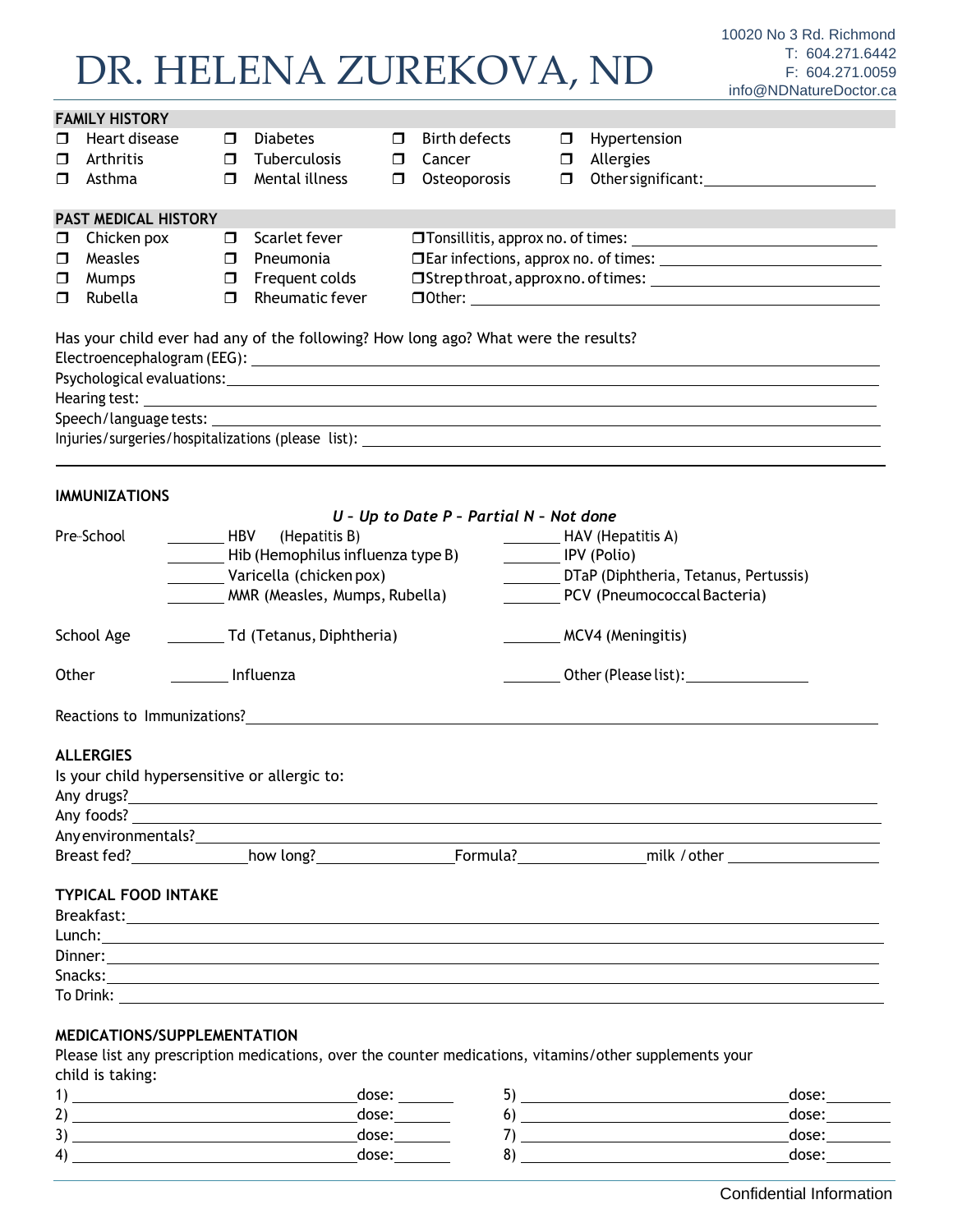### **HABITS**

| Main interests and hobbies:                                                         |                           |                                                                                     |
|-------------------------------------------------------------------------------------|---------------------------|-------------------------------------------------------------------------------------|
| $\Box$ Day Care $\Box$ School $\Box$                                                | Home school               |                                                                                     |
| Does your child watch TV?                                                           | YO NO                     |                                                                                     |
| Does your child read?                                                               | $N$ $\square$<br>YO       |                                                                                     |
| Does your child play video games?                                                   | $N$ $\square$<br>YO       |                                                                                     |
| Does your child play sports?                                                        | $N$ $\square$<br>$Y \Box$ |                                                                                     |
| Are there any pets in the home? $Y \Box$                                            | $N$ $\Box$                |                                                                                     |
| Anyone in the home smoke?                                                           | YO NO                     |                                                                                     |
| <b>SOCIAL HISTORY</b>                                                               |                           |                                                                                     |
|                                                                                     |                           | Are the parents divorced / separated? $Y \Box \neg N \Box$                          |
|                                                                                     |                           | If so, what are the arrangements made with the other parent (eg. visitation etc. )? |
| List the age and gender of siblings. Indicate half, step or deceased as applicable. |                           |                                                                                     |
|                                                                                     |                           |                                                                                     |
|                                                                                     |                           |                                                                                     |
| 5.                                                                                  |                           | 6.                                                                                  |

### **CONTEXT OF CARE REVIEW**

What three expectations do you have from this visit to our clinic?

What long term expectations do you have from working with our clinic?

Is there any information about your child's health that you would like to add?

What expectations do you have for your child from working with our clinic?

### **PLEASE CHECK IF THE FOLLOWING IS A CURRENT OR RECURRING SYMPTOM:**

|        | <b>IMMUNE</b>                                                   |             |                                    |        |                                         |
|--------|-----------------------------------------------------------------|-------------|------------------------------------|--------|-----------------------------------------|
| $\Box$ | Reactions to immunizations<br>$\Box$ Chronically swollen glands | $\Box$<br>п | Slow wound healing<br>Night sweats | $\Box$ | Chronic infections<br>Frequent cold/flu |
|        | SKIN/HAIR                                                       |             |                                    |        |                                         |
| $\Box$ | Rashes                                                          |             | Acne/b                             | oils   |                                         |
|        |                                                                 |             |                                    |        | Confidential Information                |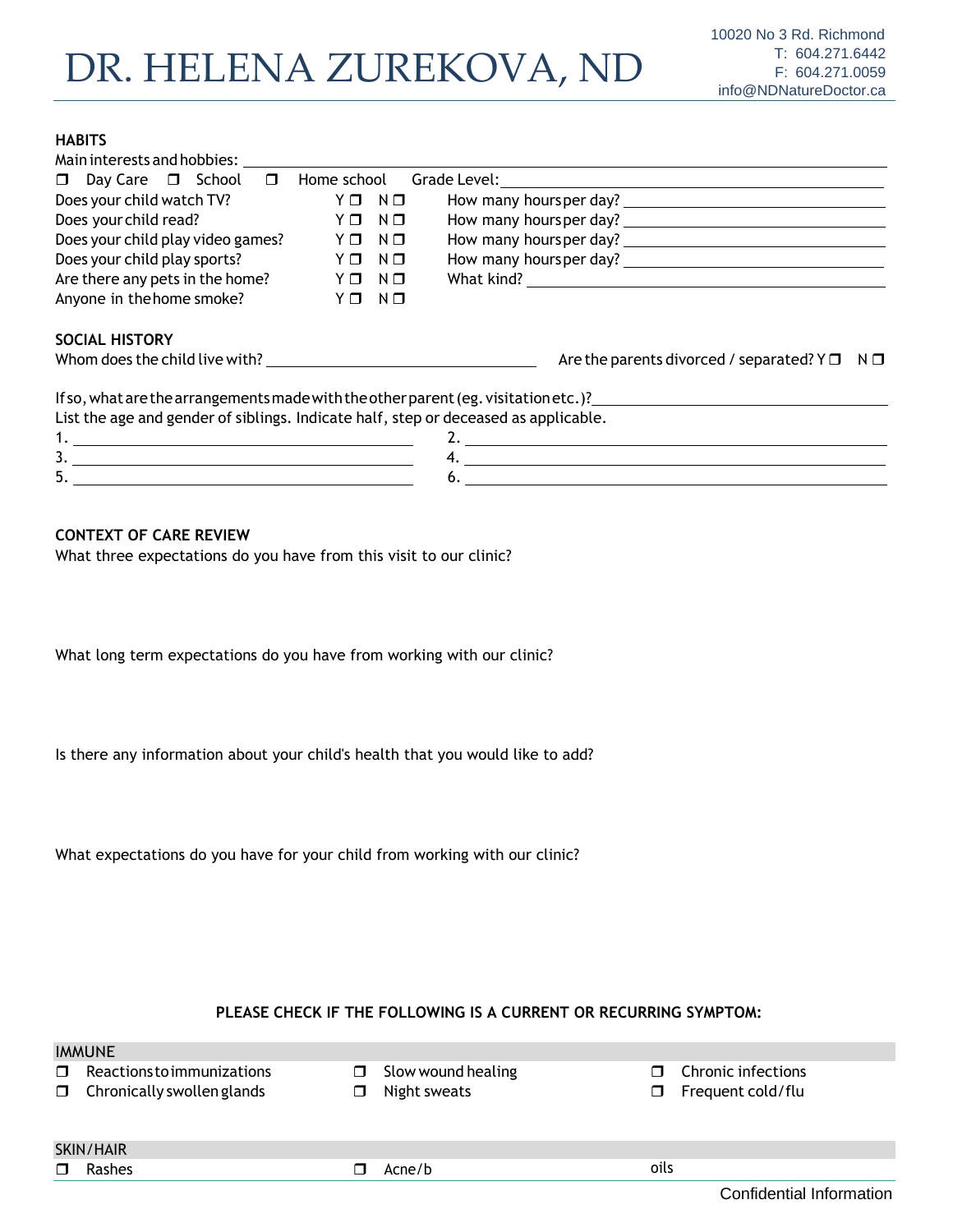10020 No 3 Rd. Richmond T: 604.271.6442 F: 604.271.0059 info@NDNatureDoctor.ca

#### **DR. HELENA ZURIEKOVA, ND** the litening Dandru ff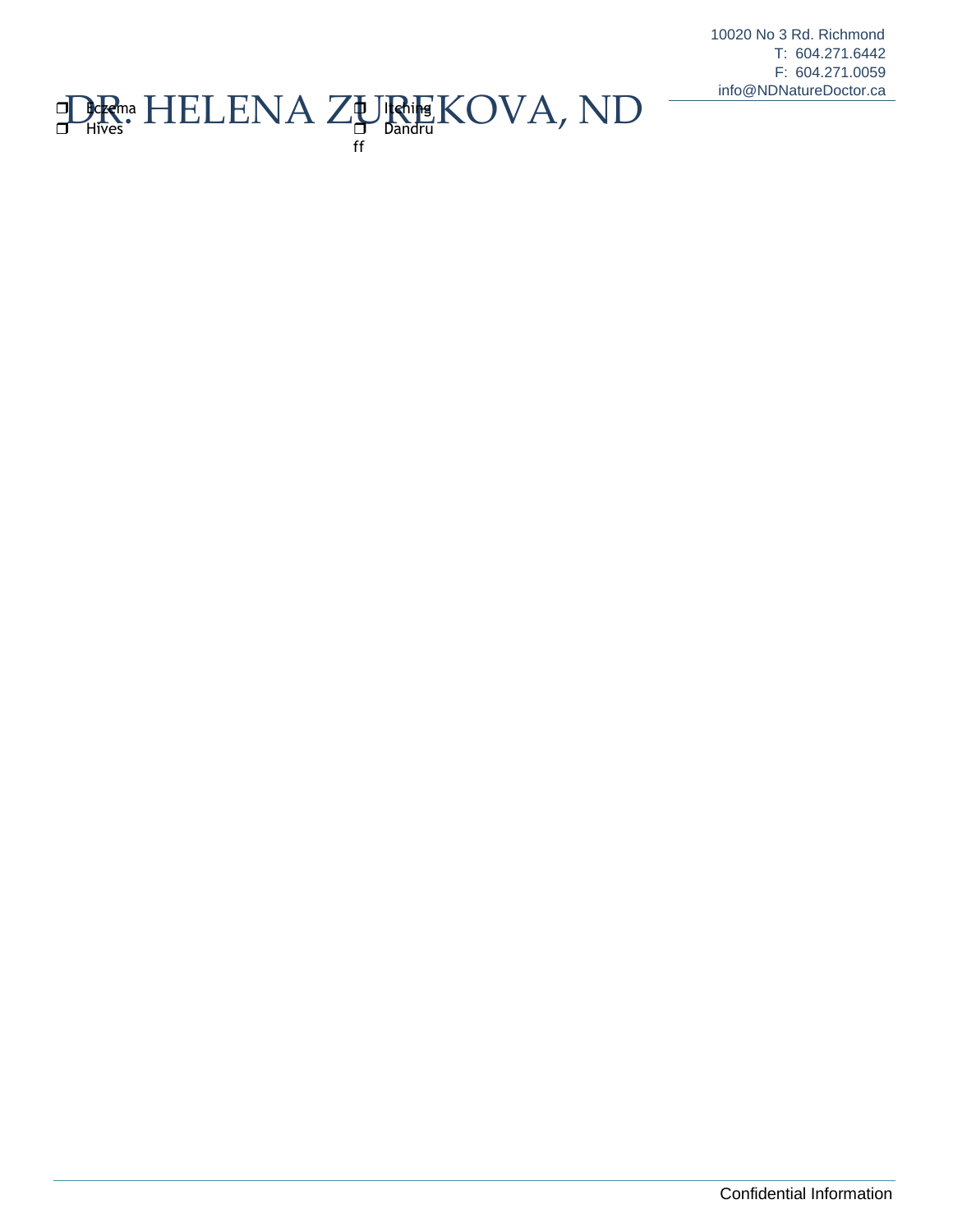HEAD, EYES, EARS, NOSE, THROAT Glasses or contacts  $\Box$  Tearing or dryness  $\square$  Eye pain or strain  $\Box$  Impaired hearing  $\Box$  Ringing in ears **E**araches  $\Box$  Headaches  $\Box$  Head injury  $\Box$  High fevers  $\Box$  Sinus problems D Nose bleeds  $\Box$  Hay fever D Loss of smell  $\Box$  Frequent sore throat  $\Box$  Sores on tongue or lips  $\Box$  canker sores  $\Box$  Teeth grinding Gumproblems  $\Box$  Dental cavities **D** Facial pain **RESPIRATORY**  $\Box$  Cough □ Sputum/Phlegm (Colour?) Asthma **D** Wheezing **D** Bronchitis HEARTANDCIRCULATION Heart murmur  $\Box$  Heart disease  $\Box$  Anemia  $\square$  Easy bleeding or bruising ENDOCRINE **D** Low blood sugar  $\Box$  High bloodsugar Excessivehungerorthirst **D** Fatigue  $\Box$  Heat or cold intolerance  $\n **Di**$ DIGESTION AND ELIMINATION  $\Box$  Change in thirst  $\Box$  Change in appetite  $\Box$  Bad breath  $\Box$  Nausea/vomiting  $\Box$  Abdominal pain or cramps  $\Box$  Belching or passing gas **D** Constipation Diarrhea **Bowel movements:** how often? is this a change? URINARY  $\Box$  Frequent urination  $\Box$  Bed-wetting □ Pain on urination Frequent UTI's MENTAL/EMOTIONAL Mood swings Quicktemper/irritable  $\Box$  Hyperactivity □ introverted/extroverted **D** Motion/car sickness □ Anxiety/nervousness  $\Box$  Cries easily **Unusual fears**  $\Box$  Sleep problems **D** Nightmares NEUROLOGIC **n** Seizures **D** Muscle weakness **D** Vertigo ordizziness  $\Box$  Numbness or tingling □ Loss of balance/coordination MUSCULOSKELETAL  $\Box$  Joint pain or stiffness Indicate which areas: **D** Broken bones  $\square$  Bone pain **I** Muscle spasms or cramps Indicate which areas:  $\Box$  Muscle weakness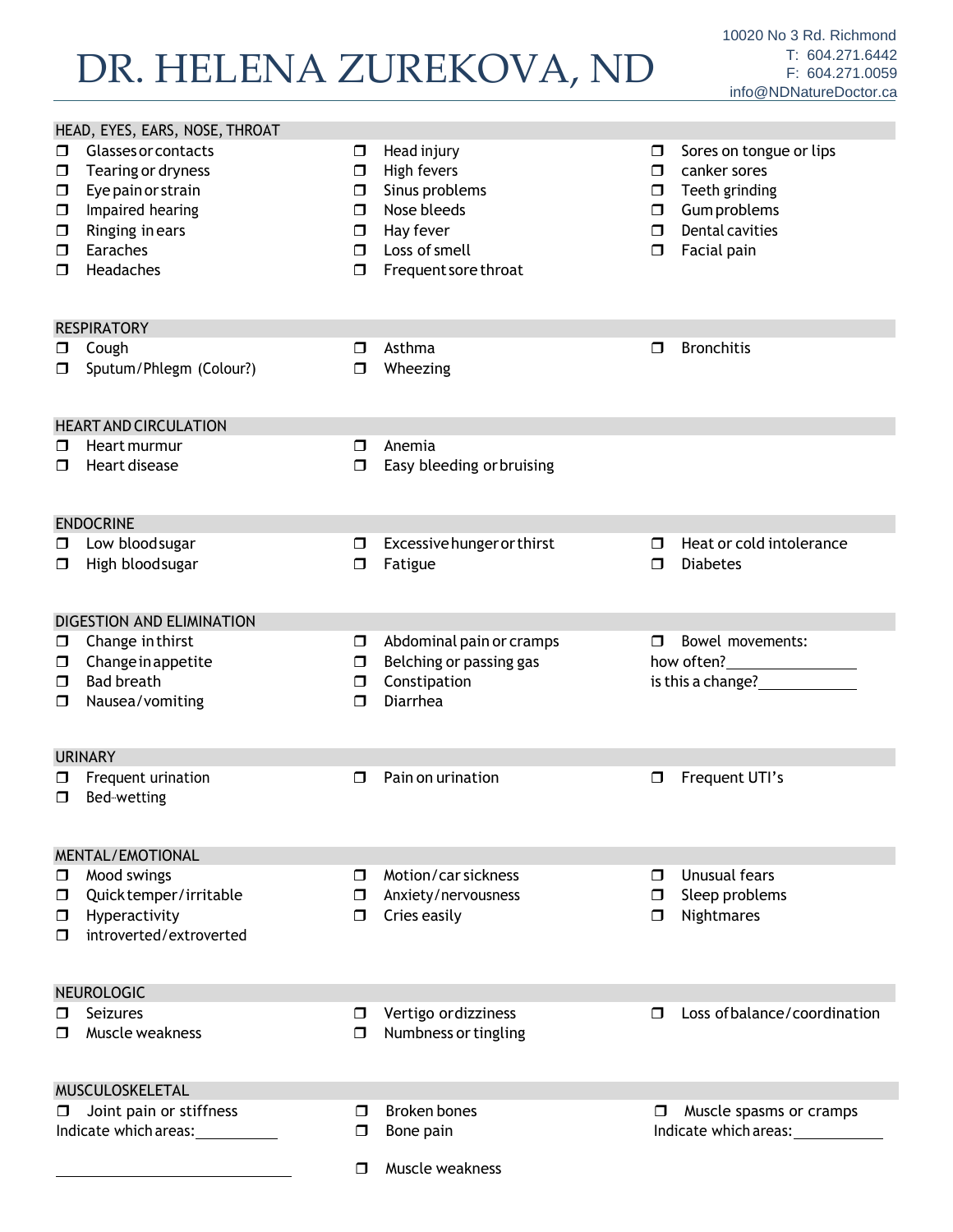# <sup>-</sup> DR. HELENA ZUREKOVA, ND

*Thank you & Welcome! It is an honor to work with you and your child!*

Confidential Information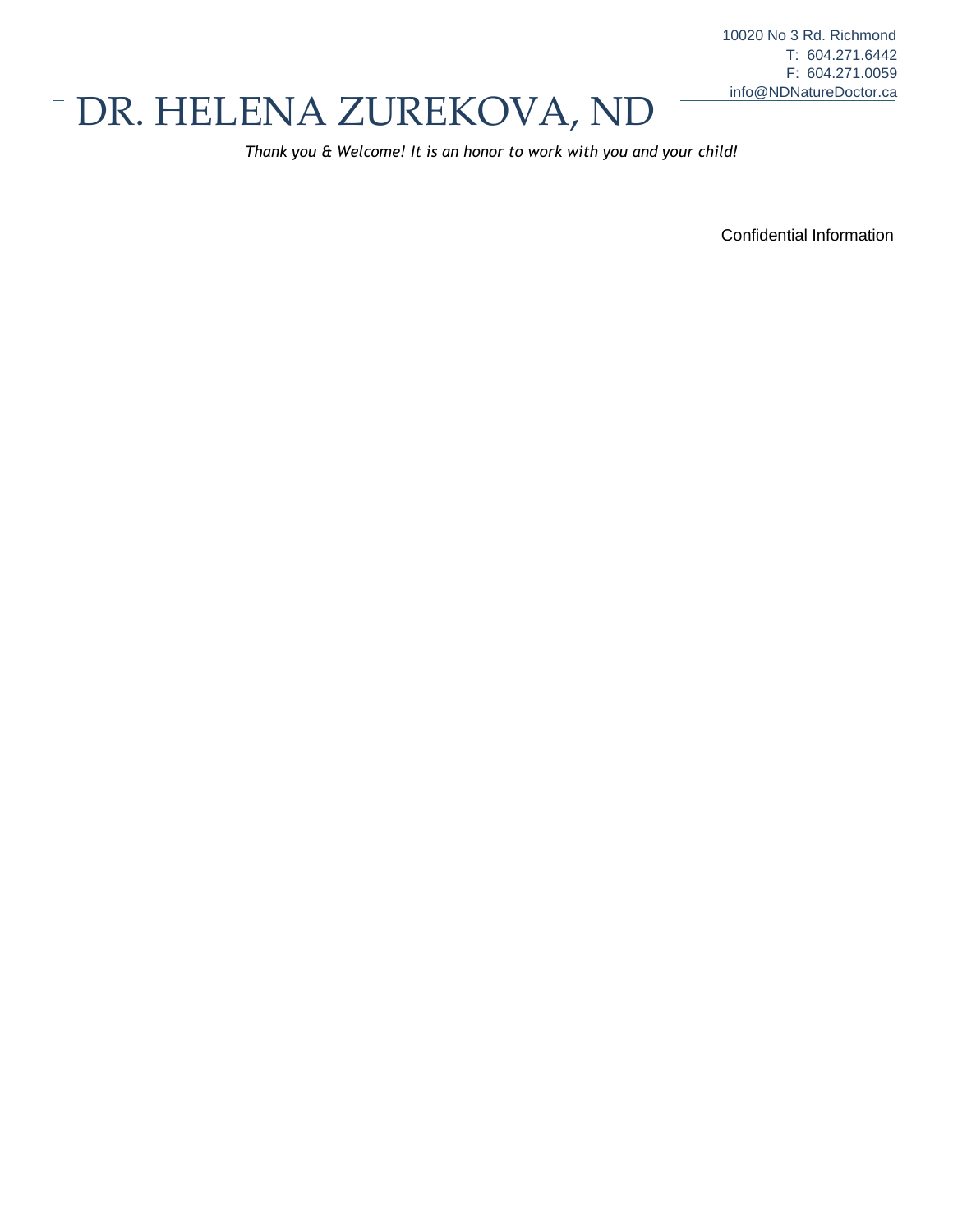## **INFORMED CONSENT AND REQUEST FOR NATUROPATHIC MEDICAL CARE & ACUPUNCTURE**

I, , hereby request and consentto examination and treatment byHelena Zurekova, ND, and/orotherlicenseddoctorsofnaturopathicmedicine or licensed acupuncturists serving as backupforher, hereafter called allied health care provider. I can request that students and preceptors not be included in my evaluation and treatment.

## **IunderstandthatIhavetherighttoaskquestionsanddiscuss tomy satisfactionwithDr. Zurekova, and/orwiththeallied health care provider, providing backup:**

- My suspected diagnosis(es) or condition(s)
- Thenature, purpose, goals and potential benefits of the proposed care
- The probability or likelihood of success
- Reasonable available alternatives to the proposed treatment procedure
- The inherent risks, complications, potential hazards or side Potential consequences if treatment or advice is not effects of treatment or procedure followed and/ or nothing is done
	-

## **I understand that a Naturopathic evaluation and treatment may include, but are not limited to:**

- Physical exam (including general, musculoskeletal, EENT, heart and lung, orthopedic and neurological assessments)
- Common diagnostic procedures (including pap smears, laboratory evaluation of blood, urine, stool and saliva)
- Soft tissue and osseous manipulation (including naturopathic/osseous manipulation of the spine and extremities)
- Dietary advice and therapeutic nutrition (including food, nutritional supplements, or intravenous injection of nutrients)
- Traditional Oriental medicine-including acupuncture (insertion of specialized disposable stainless steel sterilized needles through the skin into underlying tissues at specific points on the bodies surface), moxa and cupping.
- Botanical/ herbal medicines
- Homeopathic remedies (highly diluted quantities of naturally occurring substances)
- Lifestyle counseling (including but not limited to visualization for improved lifestyle strategies)
- Bowen therapy (gentle physical therapy)
- Prescribed medication (which are within the naturopathic scope of practice in BC)
- Intravenous/Chelation/Intramuscular therapy which may include Vitamins, Minerals, Antioxidants, Amino Acids, Chelating agents, etc)

Potential risks: Pain, discomfort, blistering, minor bruising, discoloration, infections, burns, itching, loss of consciousness and deeptissue injury from needle insertions, topical procedures, heat, hydrotherapies; allergic reaction to prescribed herbs, supplements and medications; soft tissue or bony injury from physical manipulation; aggravation of pre-existing symptoms; pain at the injection site, fainting, fatigue, muscle cramps, nerve/tendon/ligament damage, lowering of blood sugar (hypoglycemia), mineral loss, and flu-like symptoms - And very rare risks: shock, infection, inflammation of the vein used for injection, phlebitis, circulatory overload, severe allergic reaction, anaphylaxis, cardiac arrest, kidney problems, liver problems Potential benefits: Restoration of the body's maximal and optimal functioning capacity, relief or pain and other symptomsof disease, assistance with injury and disease recovery, and prevention of disease or its progression. Notice to pregnant women: All female patients must alert the provider if they have confirmed or suspect pregnancy as some therapies prescribed could present a risk to the pregnancy.

Noticetoindividualswithbleedingdisorders, pacemakers, and/orcancer: Foryoursafetyitisvital toalertyourprovider, Helena Zurekova, ND, of these conditions.

 $\Box$  I recognize that even the gentlest therapies may potentially have complications in certain conditions, in very young children, in the elderly, or in those on multiple medications. Hence, the information I have provided is complete and inclusive of all health concerns including the possibility of pregnancy, and all medications, including over the counter drugs and supplements. I understand the information provided on this form and agree to the foregoing, and authorize and consent to the performance of the procedures.